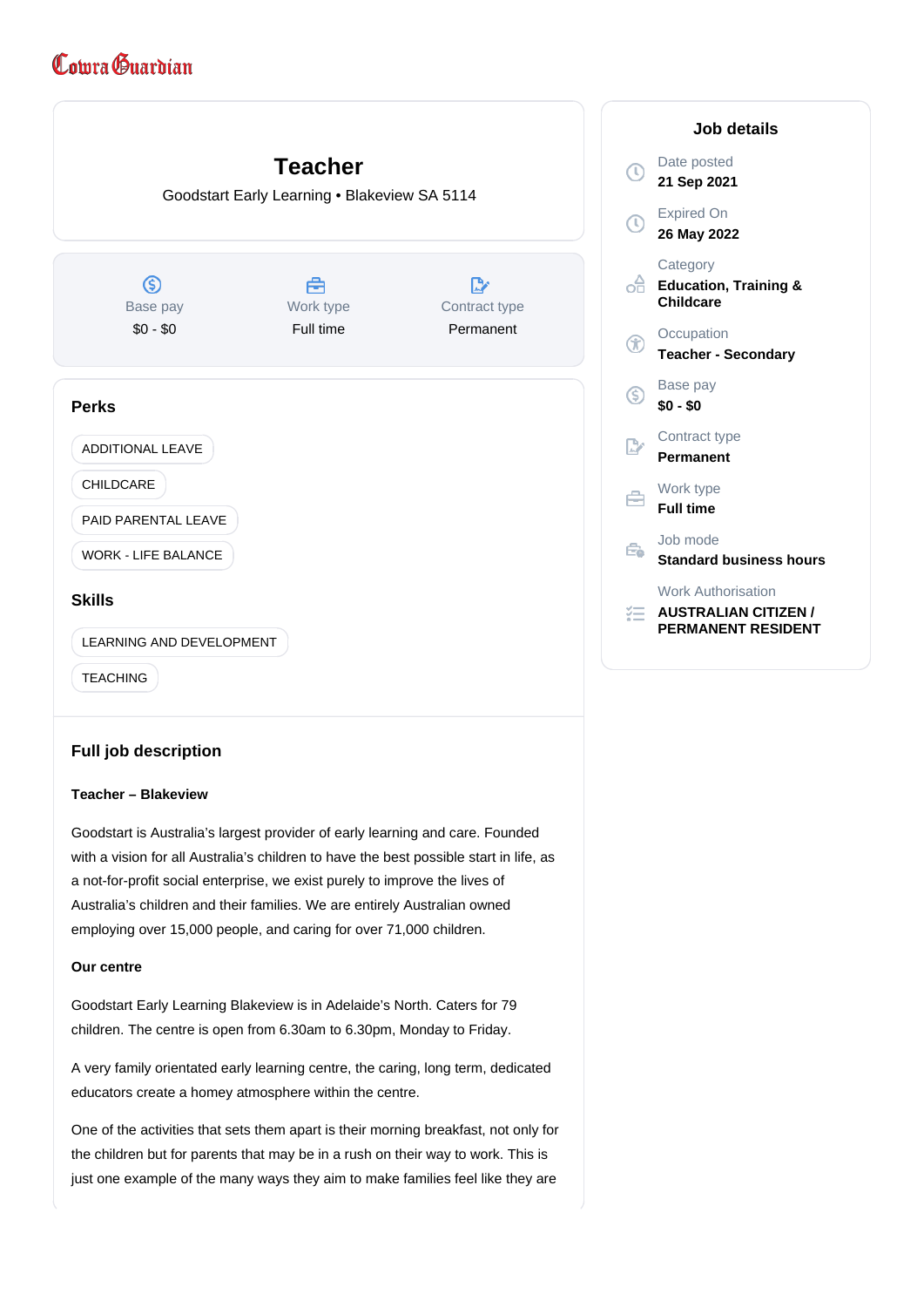a part of their child's day.

#### **Your role**

Hold a Bachelor of Early Childhood or equivalent qualification (ACECQA approved)

Hold a current SA Teachers Registration

Hold a current First Aid qualification

Full time permanent role, within the Kindy Room (catering from 4 to 5yrs)

Plan innovative and engaging learning experiences

Champion positive and meaningful relationships with children

A great role model with the ability to work independently but also in team environment. Great initiative and a desire to see the centre succeed

Continue to uphold the centres strong community engagement and great relationships with their families, and initiatives

#### **Responsibilities**

Assess children's learning and development and apply pedagogical expertise to inform curriculum decisions

Maintain and apply expert knowledge of the National Quality Framework

Seek and share best practice examples to improve the education program

Build and maintain strong, positive relationships with families, children and the centre team

Model effective application of pedagogy in teaching practice

Contribute to a professional and positive work culture

### **What Goodstart can offer you**

There are so many reasons to join the Goodstart family. Let's start with the benefits!

Teacher accreditation/registration - we offer state-specific support to help you through this process

Competitive pay - you'll get paid on par with state primary school teachers

Paid professional development - we offer a range of opportunities to grow your skills and your career

Wellbeing focus - you'll get two extra days off per year, and our dedicated wellbeing program will ensure you get the support you need, when you need it most

Additional leave - you'll have the option to purchase extra leave for even